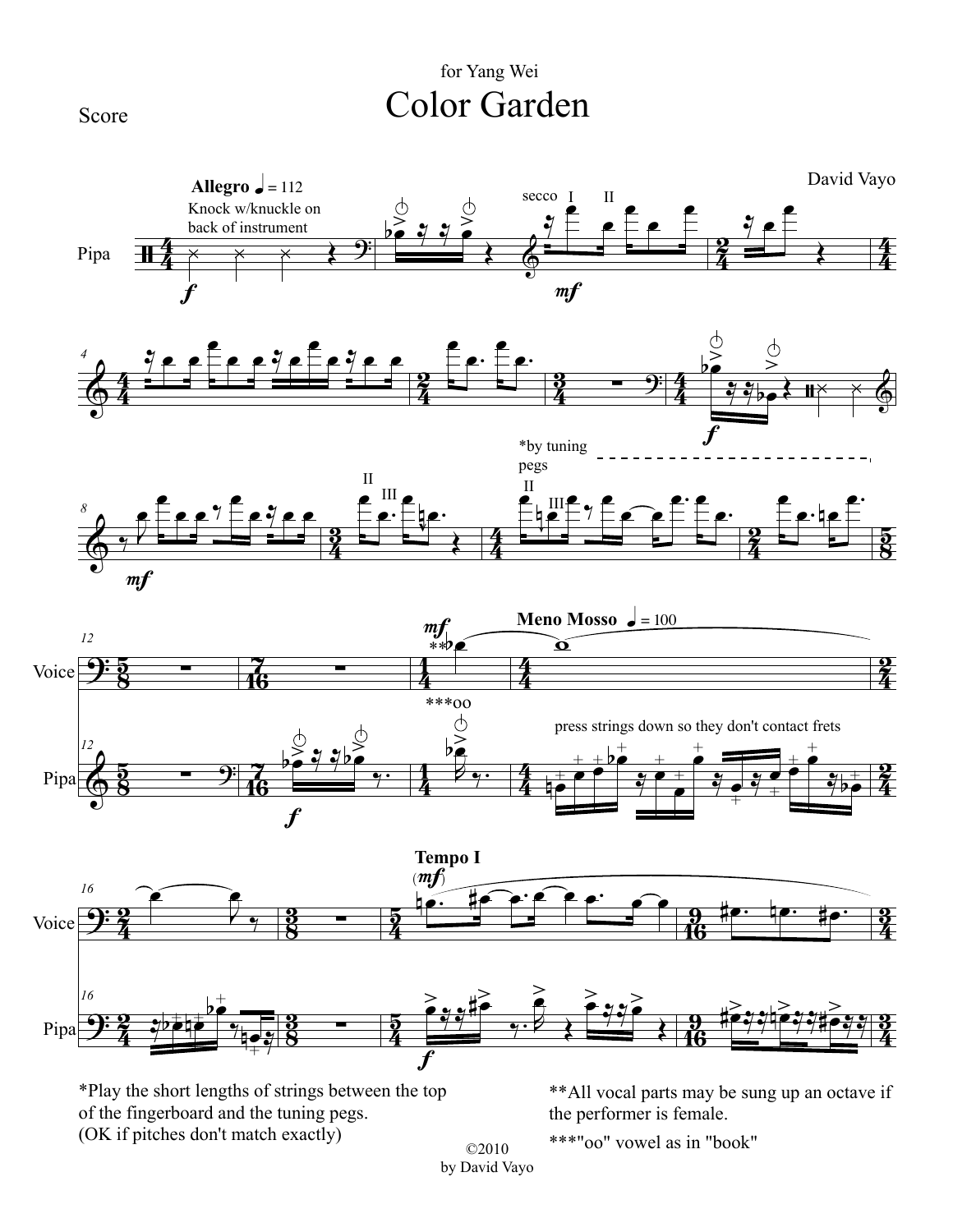

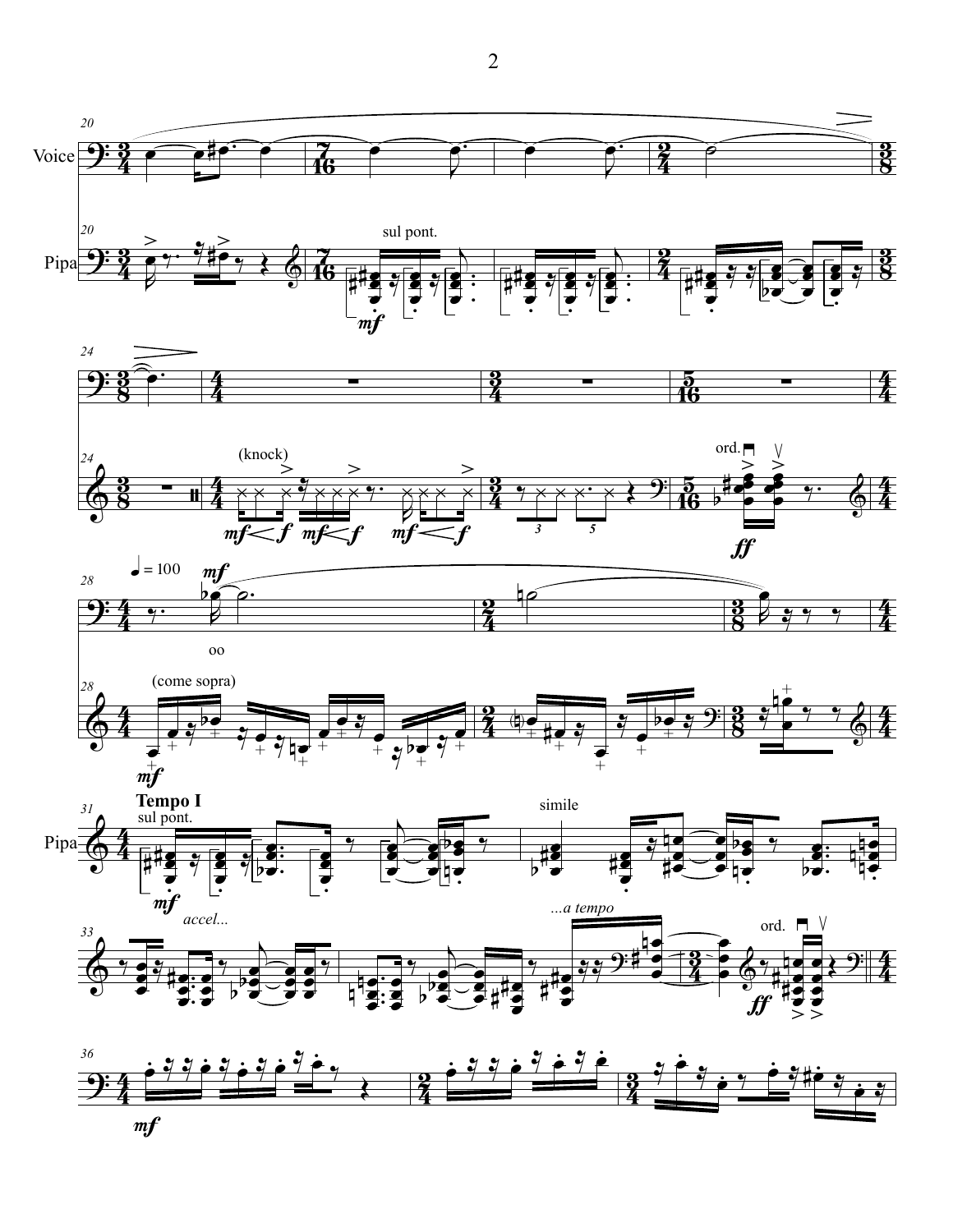









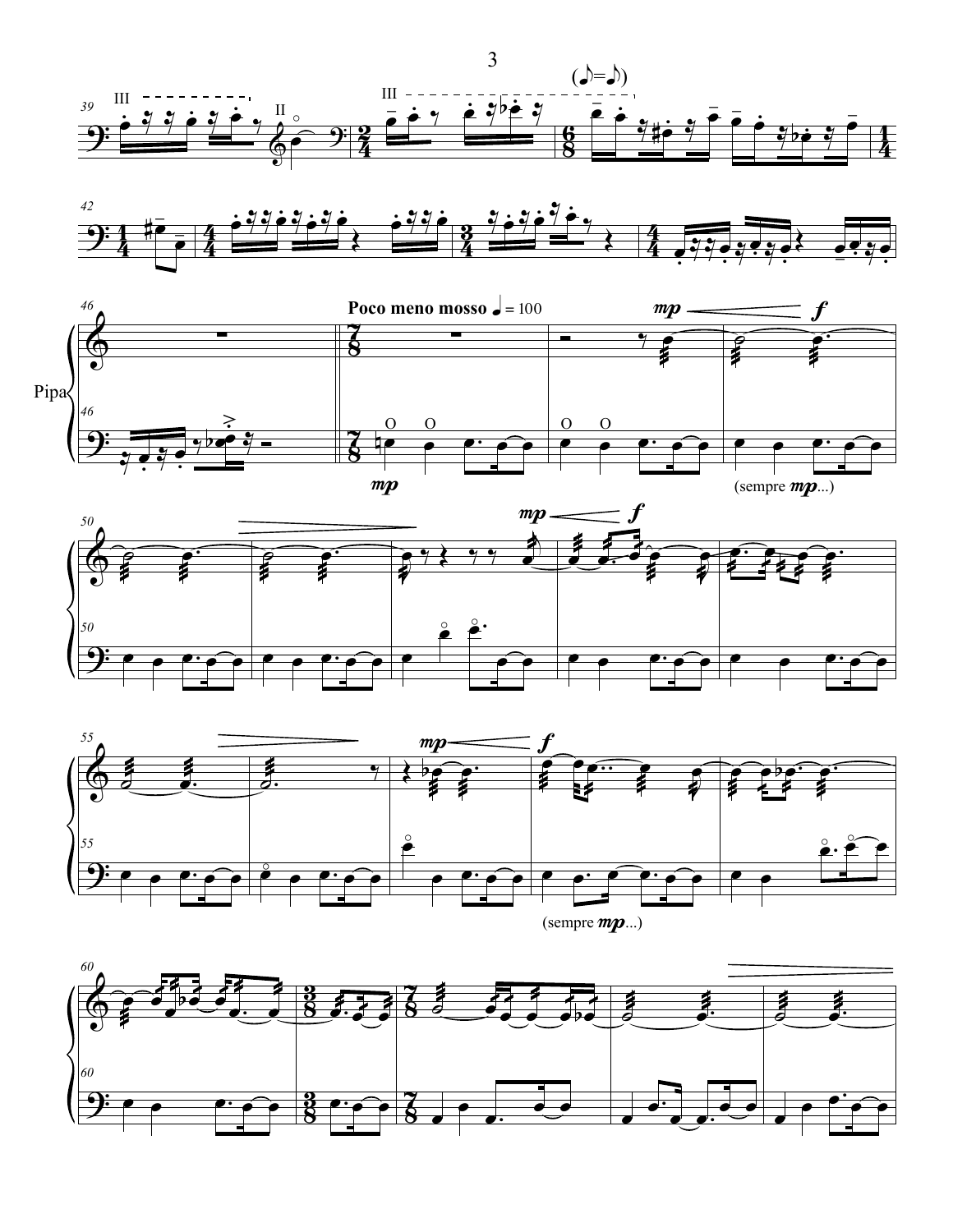







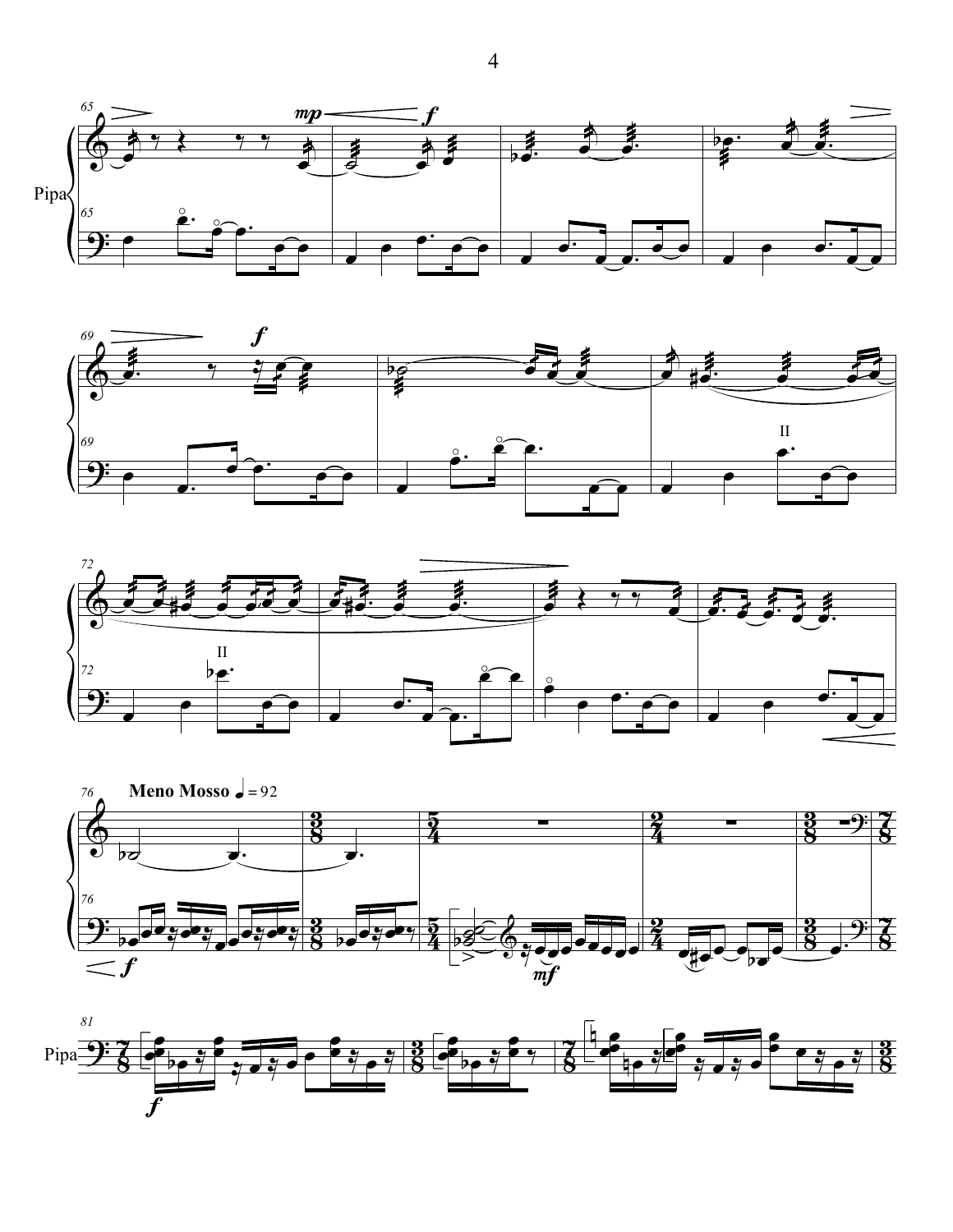











5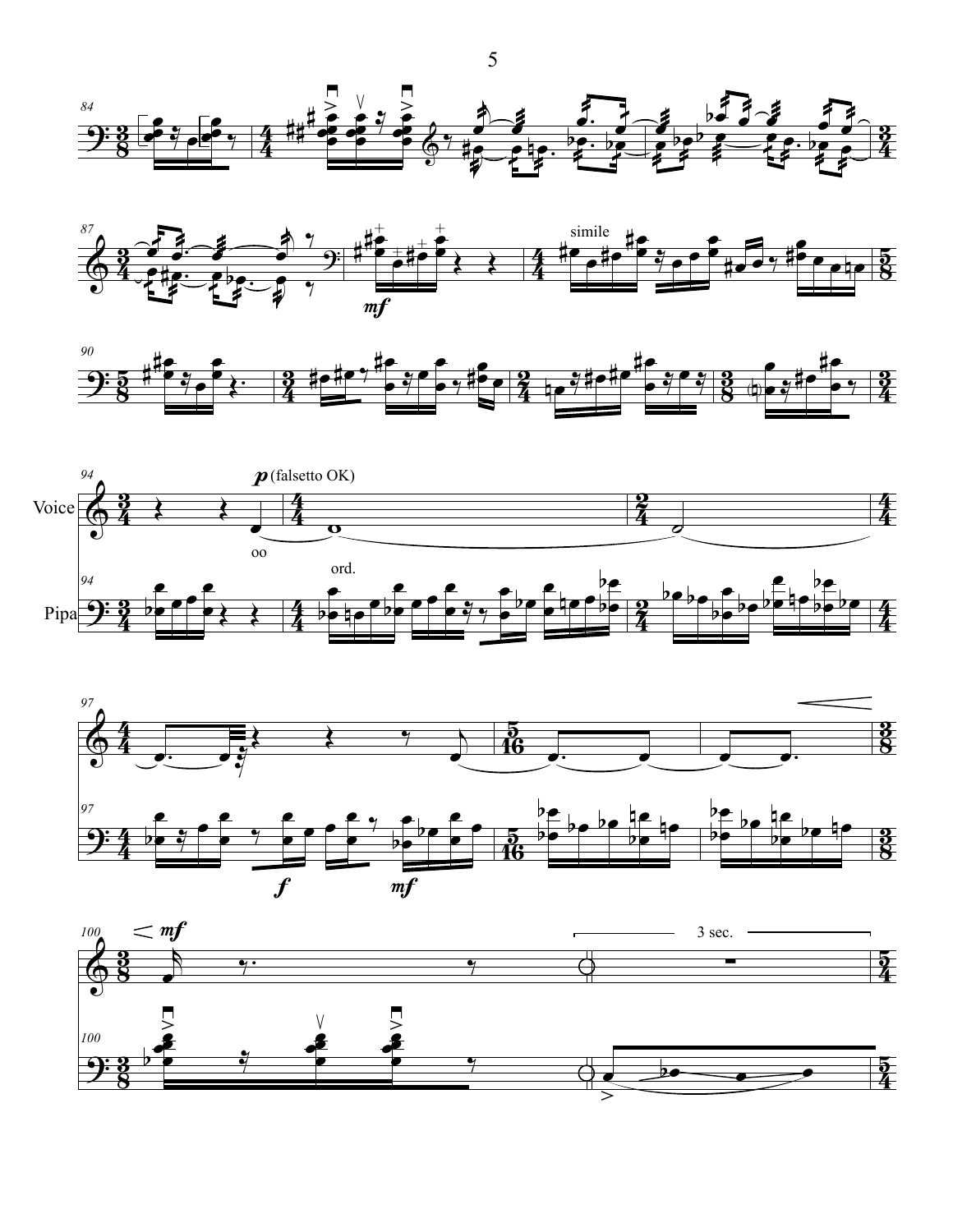









 $*MF = middle finger$ ; TH = thumb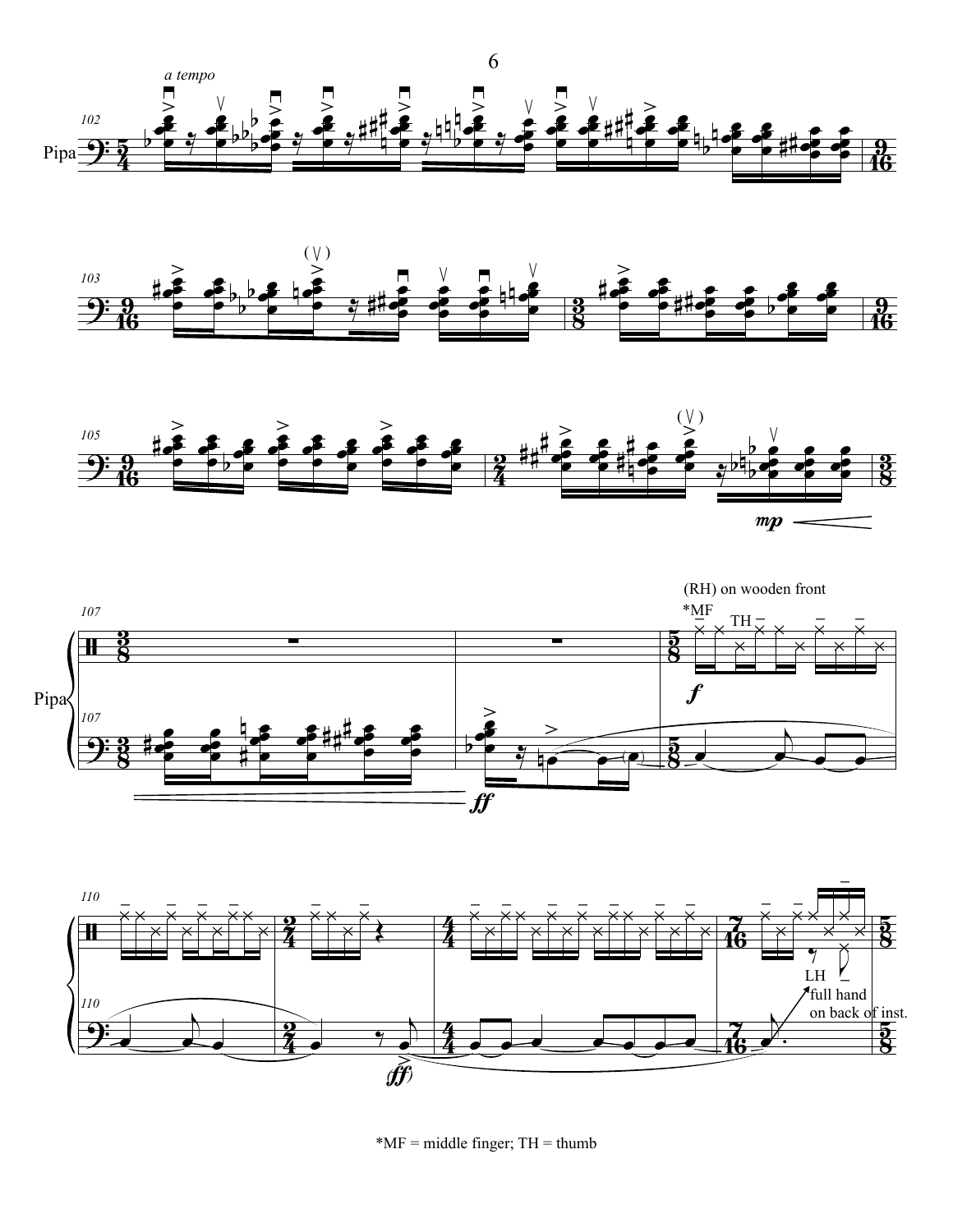







\*Sharp, clear whispered 'TS' sound, like a closed hi-hat struck with a drumstick.

\*\* IV III II Cross pairs of strings as shown at left (classical guitar 'snare drum' technique), using two fingers for each pair.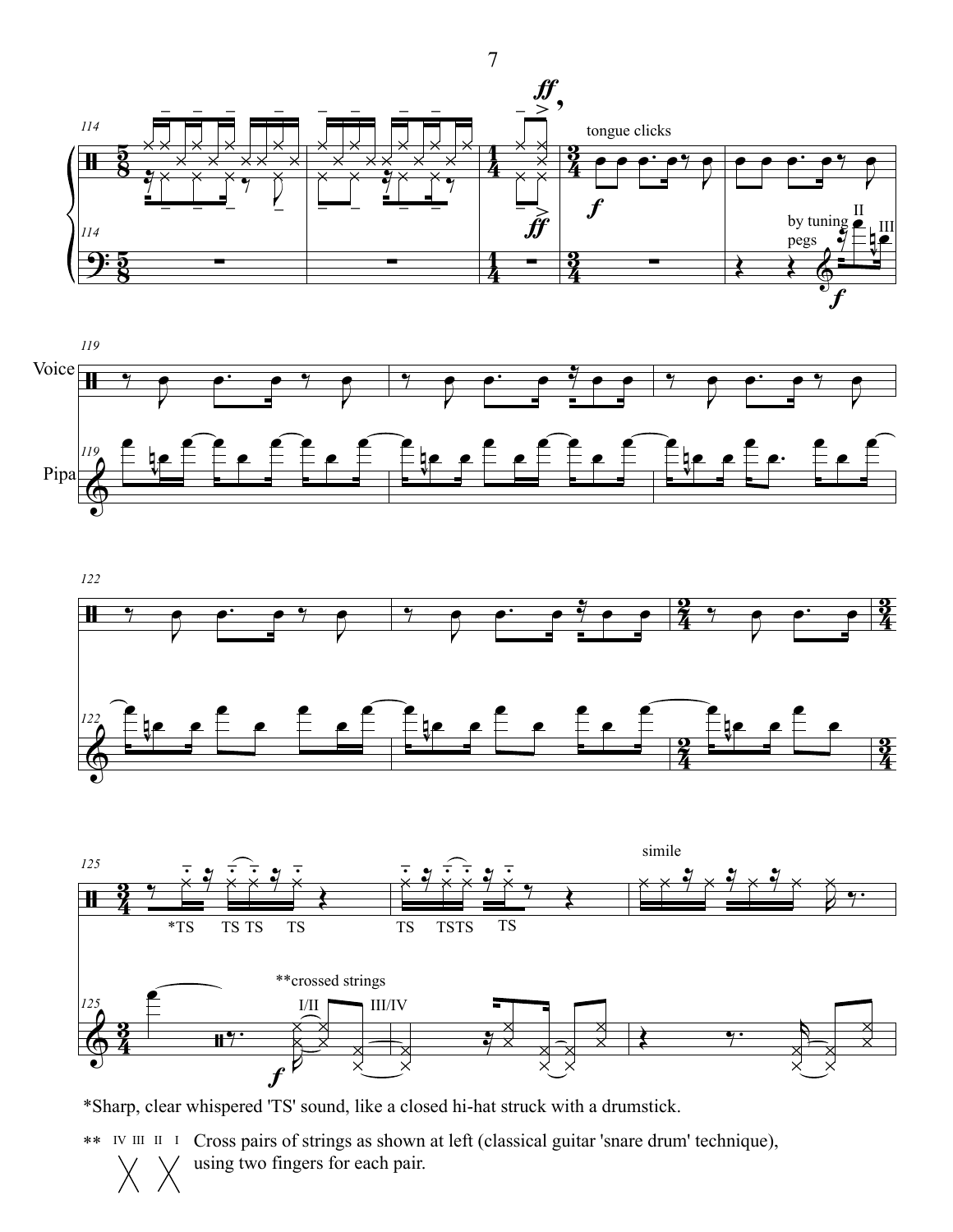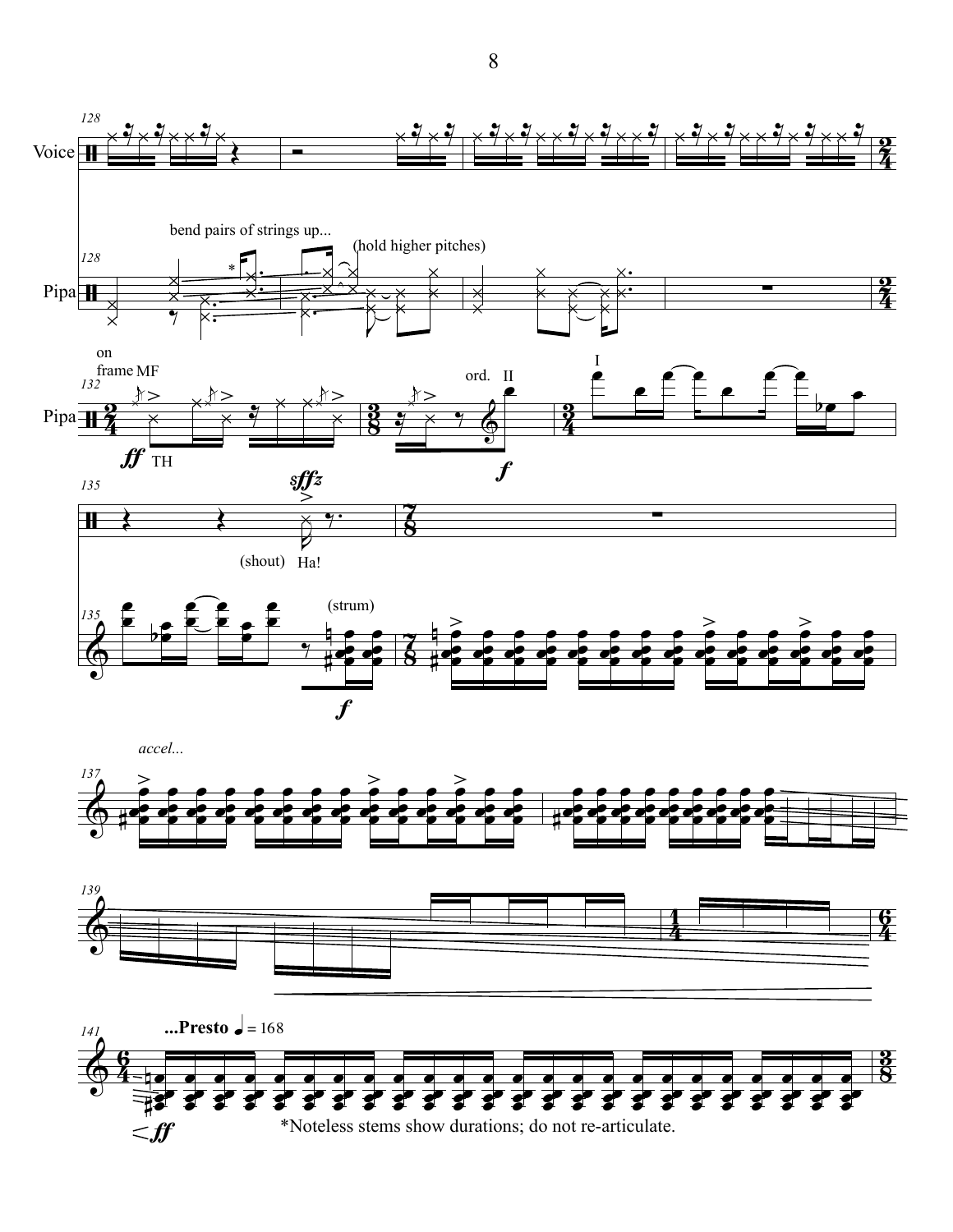









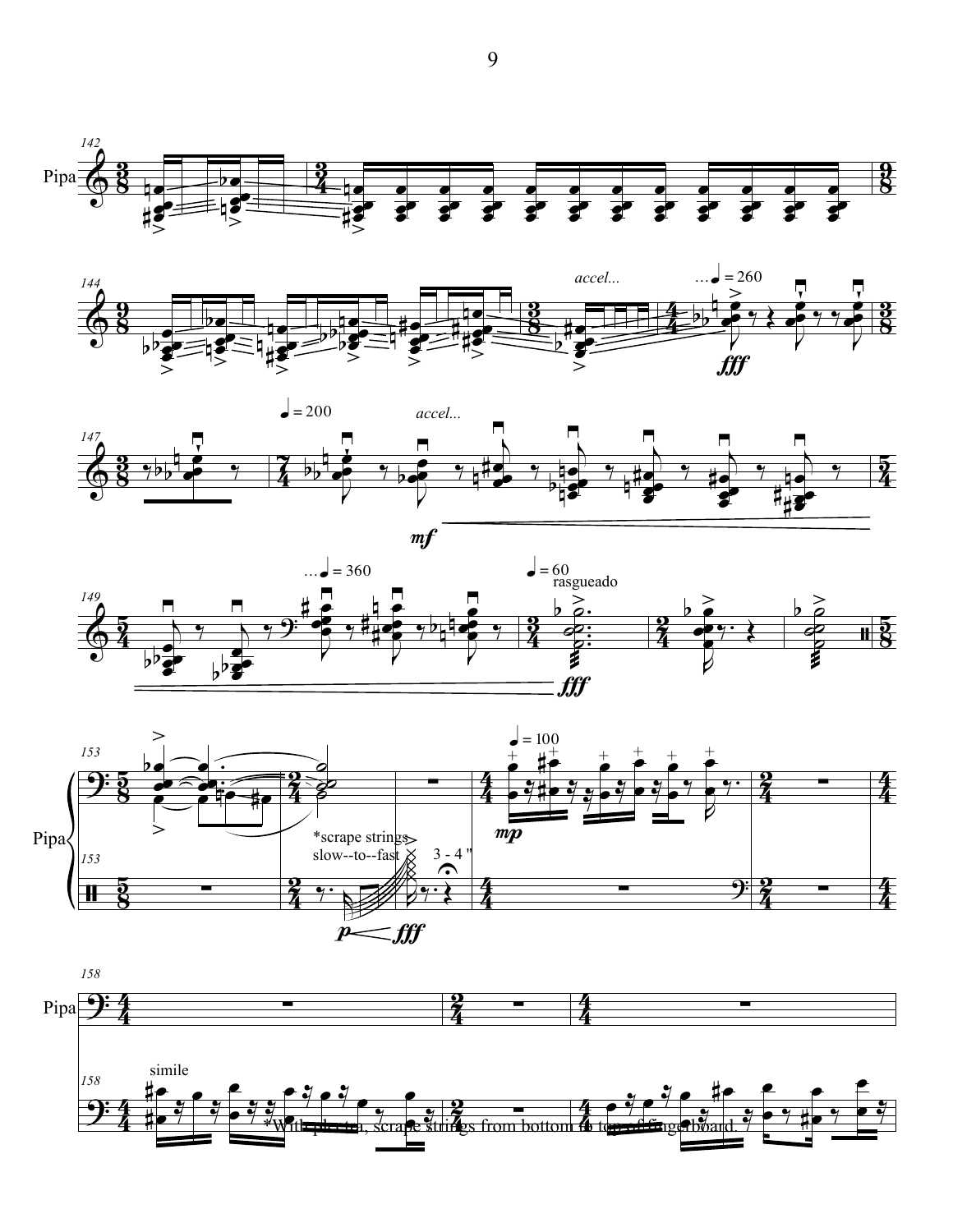

\* Thumb position; use thumb to stop high A string.

\*\* These elaborate indications may be replaced by the performer's own choice of varied colors.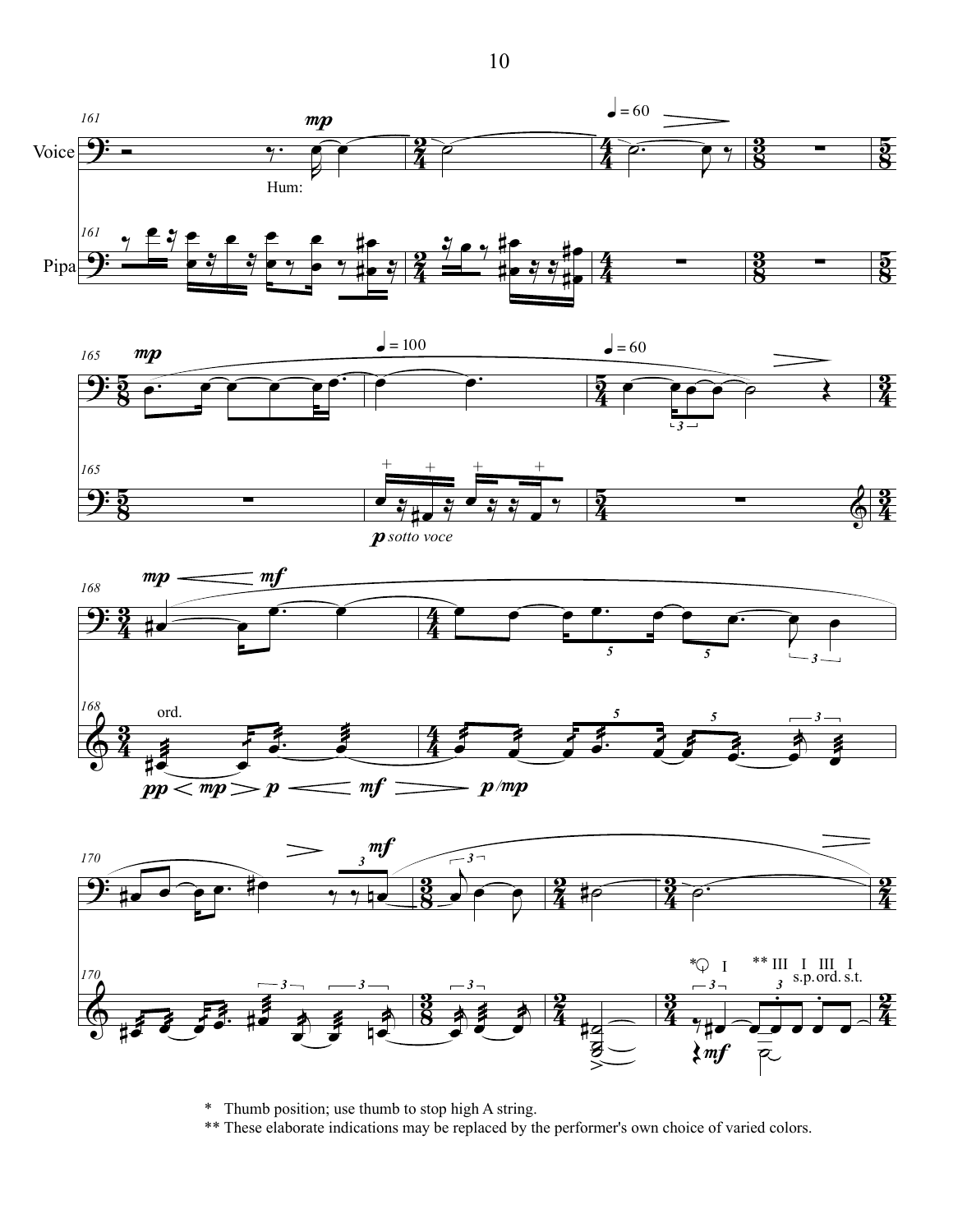











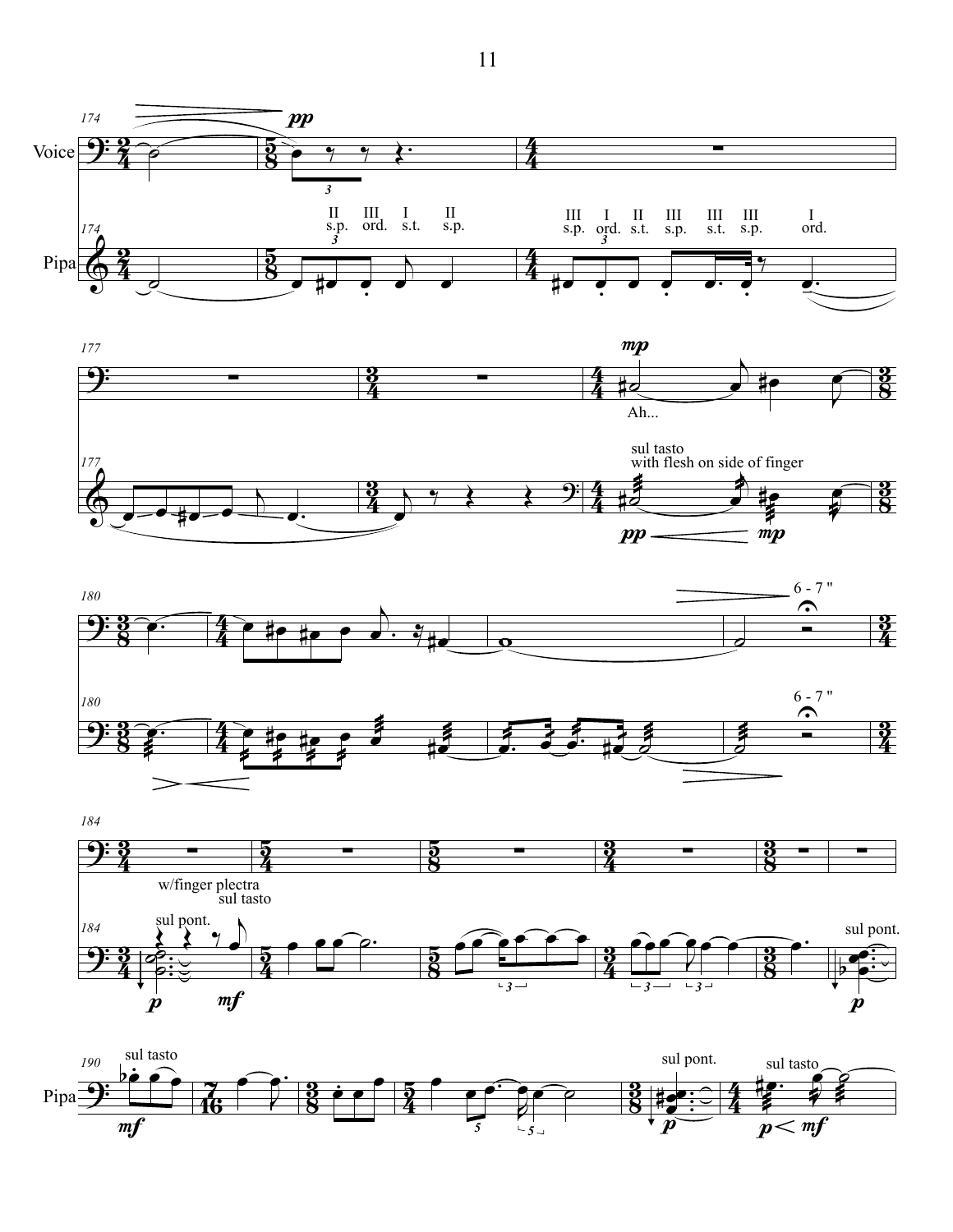











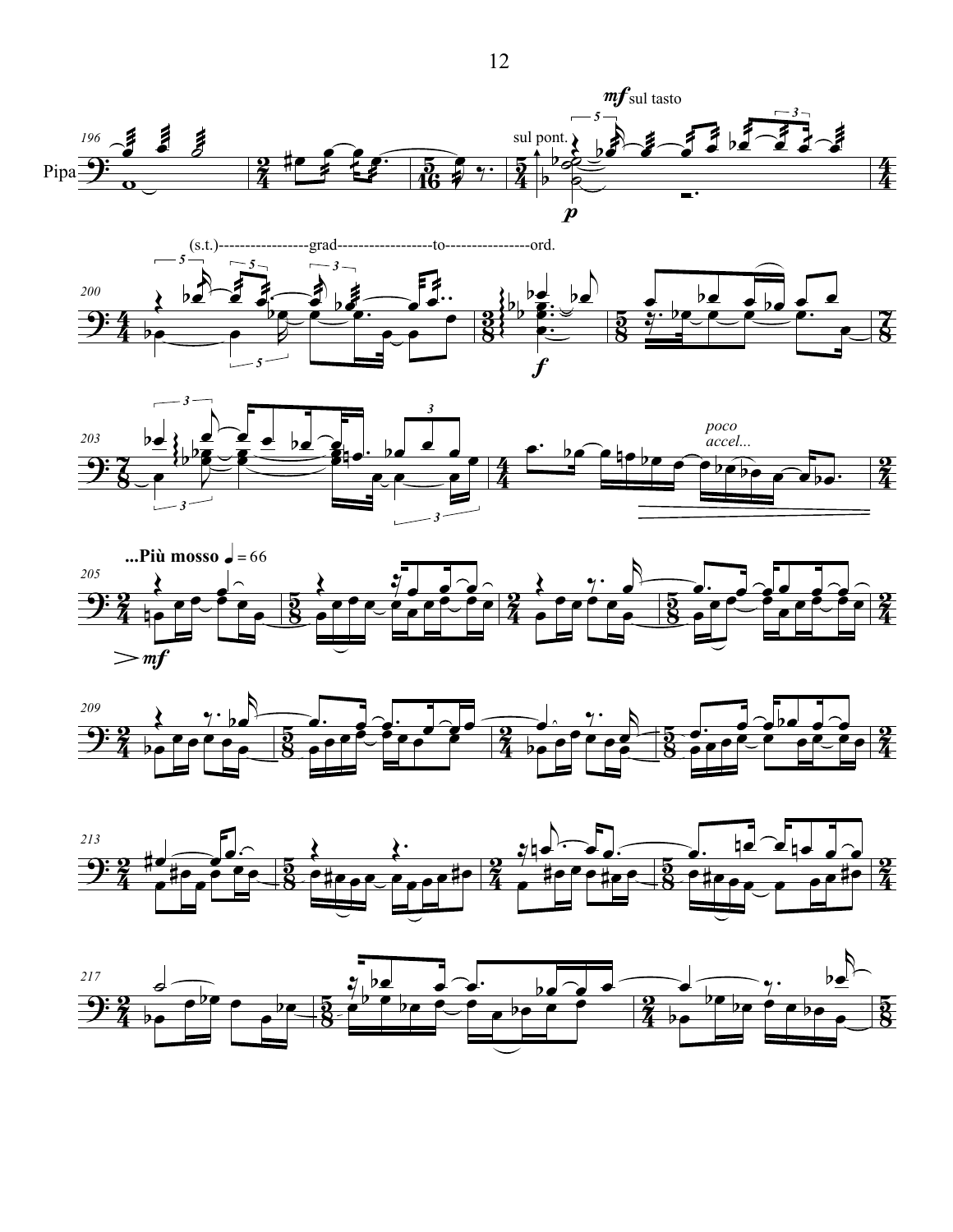

\*Play all three- and four-note chords in this section as quick strums. \*\*Consonants should be light, not at all accented.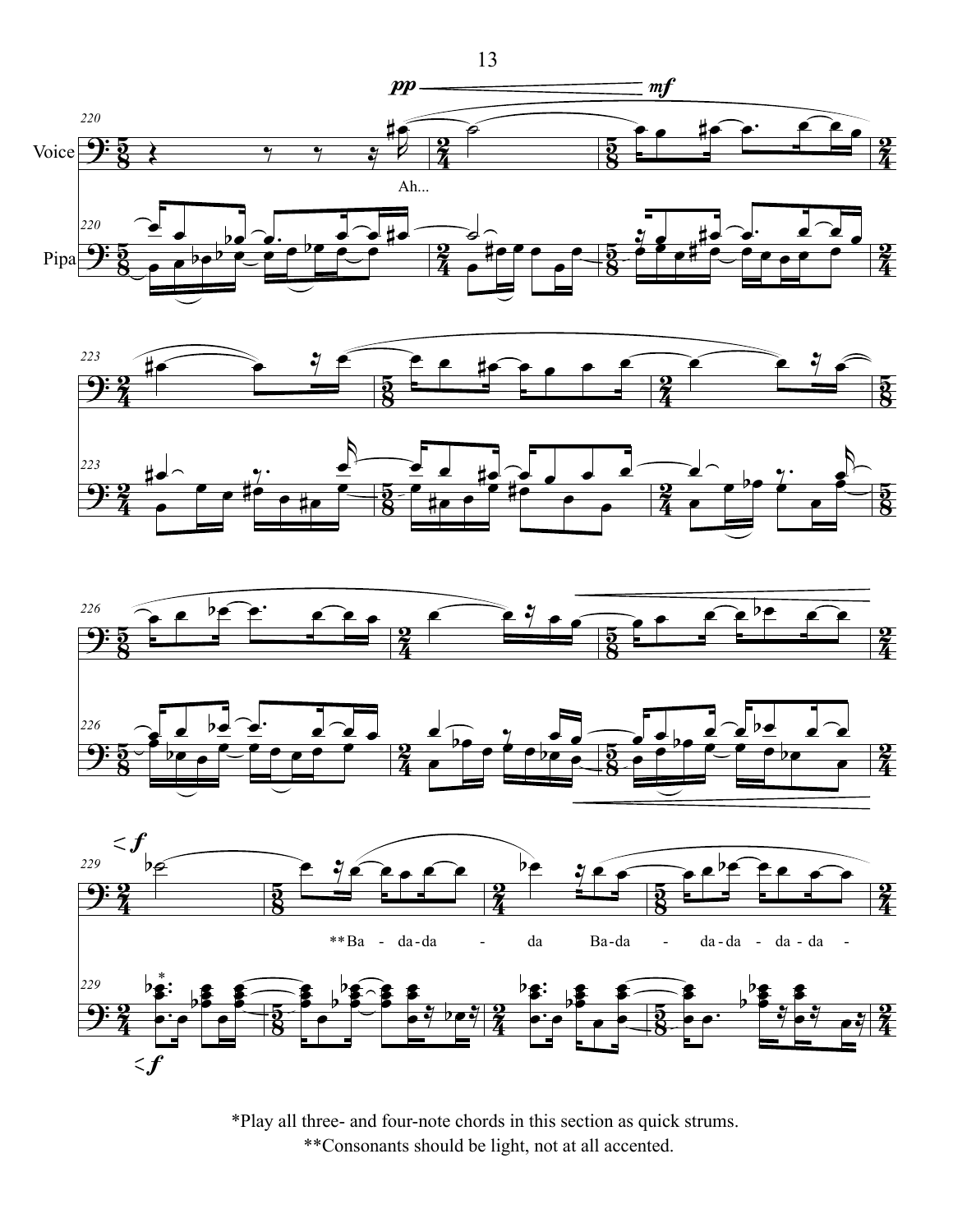



œœ œ # ##

 $\frac{1}{\sqrt{2}}$ 

 $\overline{\mathbf{e}}$ 

# #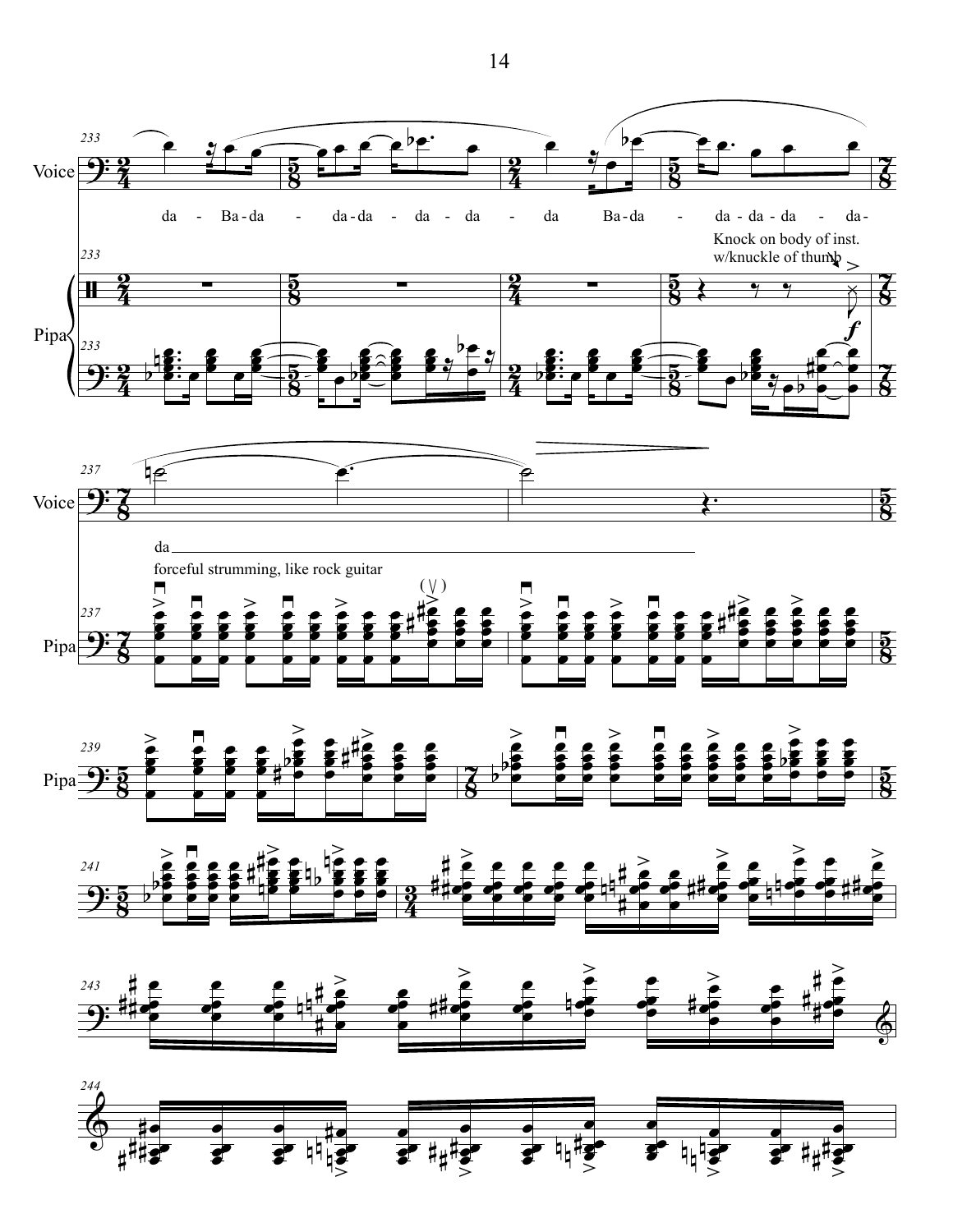

\* Bend pitches by moving fingers laterally on neck of instrument.

\*\* "a" sound as in "bat"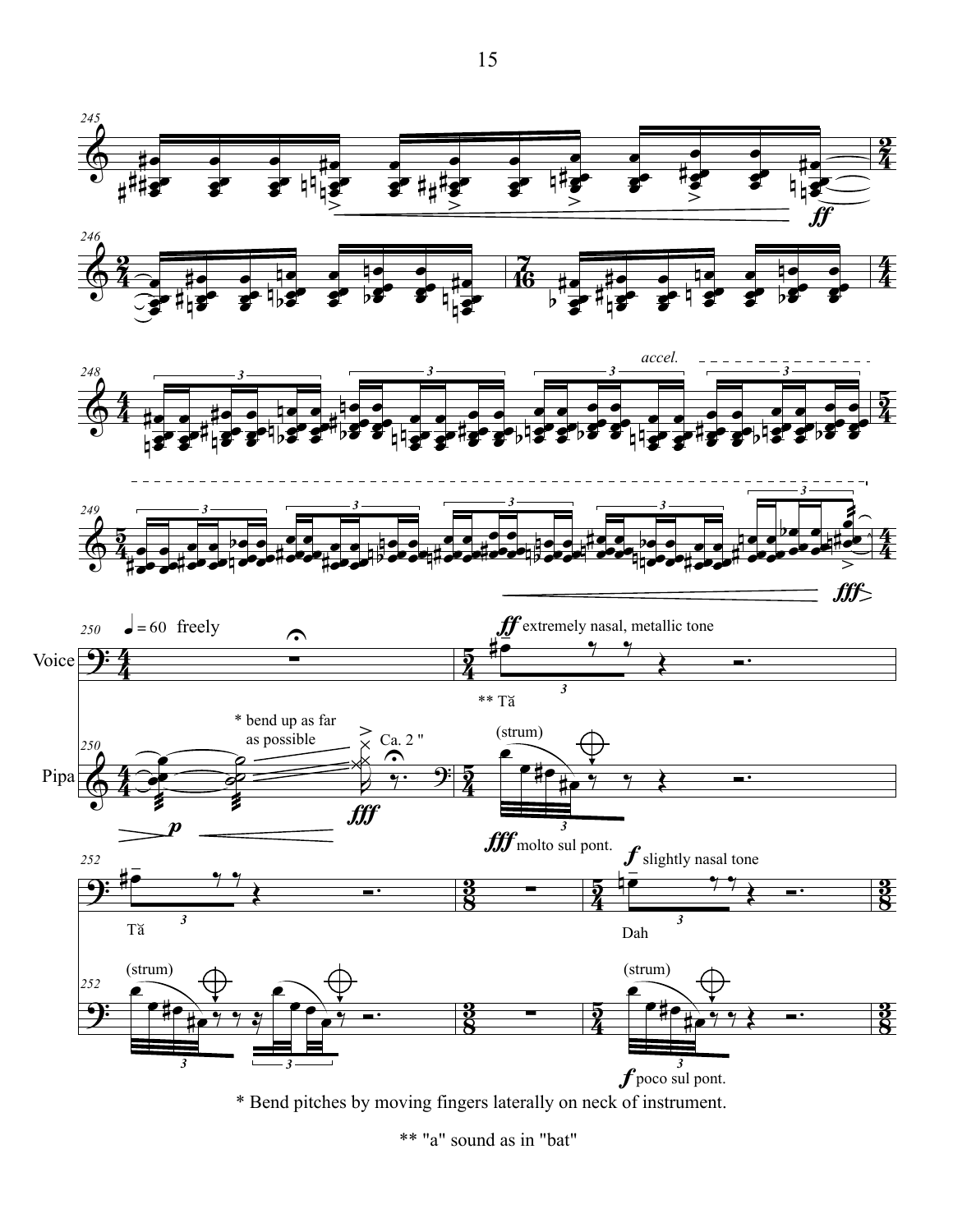